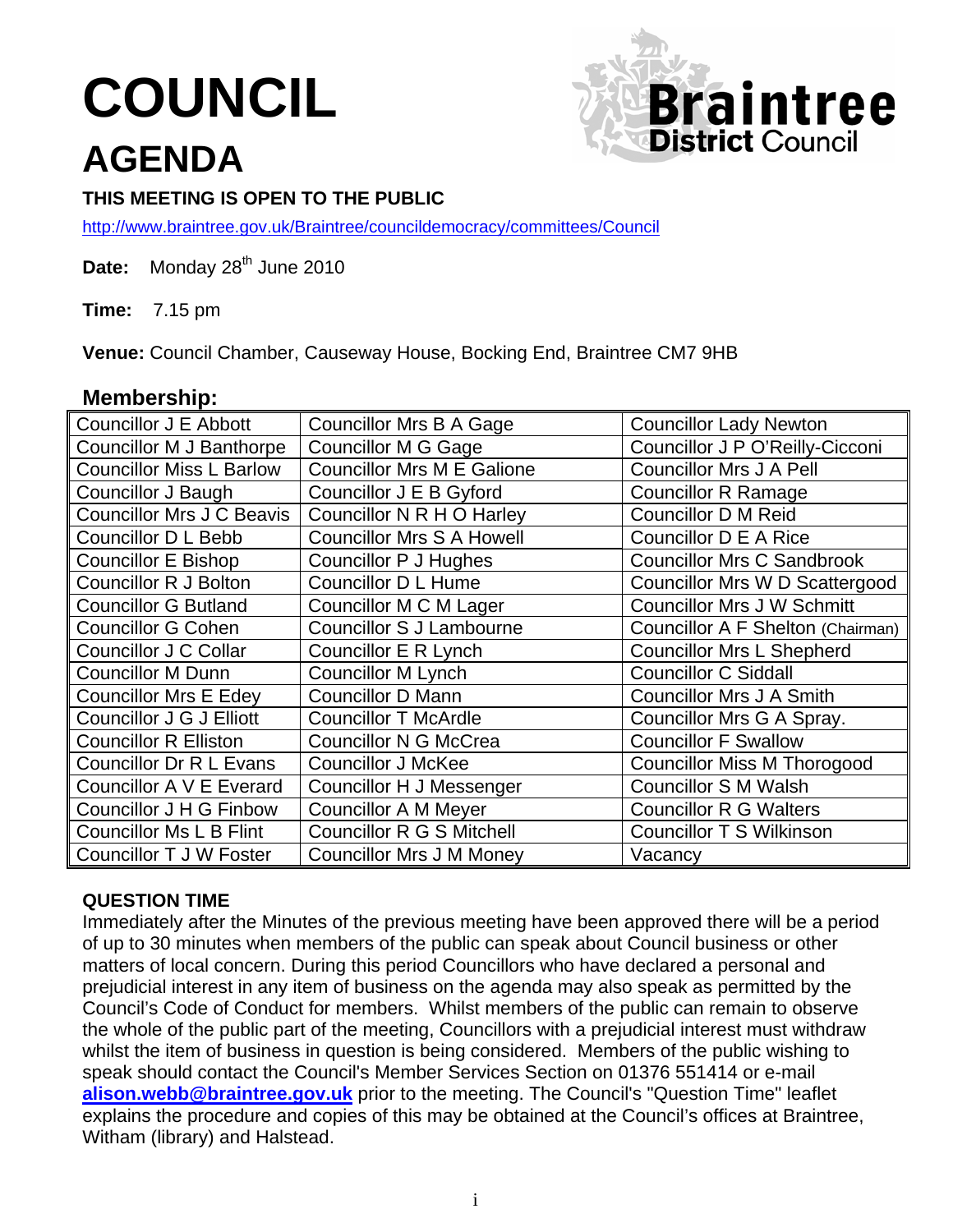At the commencement of the meeting the Chairman will provide information about the Chairman's Charities for the Civic Year 2010-11

- Marie Curie Cancer Care
- Braintree District Mencap Society

## **Members of the Council are requested to attend the above meeting to transact the following business: -**

## **PUBLIC SESSION**

- 1. **Apologies for Absence**
- 2. **To receive any announcements/statements from the Chairman of the Council.**
- 3. **Declarations of Interest**.
	- (a) To declare the existence and nature of any 'personal' or 'personal and prejudicial' interests relating to items on the agenda having regard to paragraphs 8 to 12 (inclusive) of the Code of Conduct for Members in Part 5 of the Constitution and having taken appropriate advice (where necessary) before the meeting*.*
	- (b) Any member with a personal and prejudicial interest to indicate whether he/she intends to make representations in accordance with paragraph 12 (2) of the Code of Conduct as part of Question Time
- 4. **Minutes**. To approve as a correct record the minutes of the Annual Meeting of the Council held on  $10^{th}$  May 2010. (Copy previously circulated)
- 5. **Question Time**. (See above paragraph)
- 6. **A120 Petition**. To receive a petition requesting the Council to seek early discussions with the Highways Agency regarding improvements to the A120/B1024 (Colne Road) junction. (Report attached) (Page 1)

## 7. **Policy Recommendations and References – Committees.**

 To consider the following policy recommendations which have arisen since the Council meeting held on  $12<sup>th</sup>$  April 2010.

Witham Local Committee  $-18<sup>th</sup>$  May 2010 Taking Forward Local Priorities 2010-11 – Access to Health Services (Report and Minute Extract attached) (Page 3)

Licensing Committee  $-19<sup>th</sup>$  May 2010 Regulation of Lap Dancing and Other Sexual Entertainment Venues (Report and Minute Extract attached) (Page 6)

Halstead Local Committee  $-26<sup>th</sup>$  May 2010 Local Committee Budget and Priorities (Report and Minute Extract attached) (Page 12)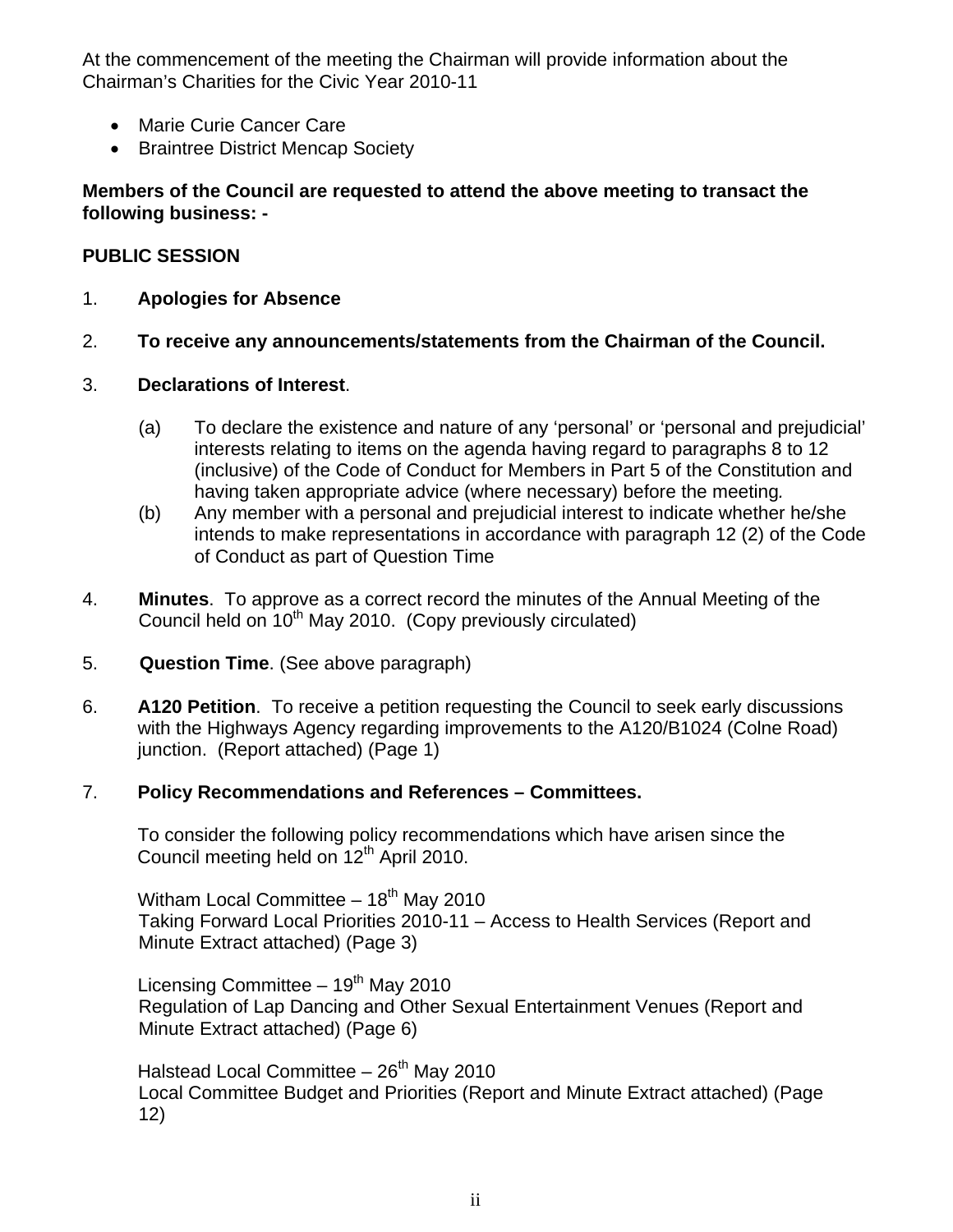Cabinet –  $14<sup>th</sup>$  June 2010. Financial Report (Report attached) (Page 17) Minute Extract to follow

 Local Development Framework Panel - 23rd June 2010 Growth Area Funding - Proposals for Expenditure (Report attached) (Page 20) Minute Extract to follow

#### 8. **Statements by Members.**

To receive any statements by Members of which the appropriate written notice has been given to the Chief Executive in accordance with Council Procedure Rule 18.4(a). The Chairman will invite the Leader or relevant Cabinet Member to comment on each statement. *There are none.* 

*(Please note that the maximum time set aside for item 8 shall not exceed 30 minutes)* 

#### 9. **Questions by Members**

(i) **Reports from the Leader and Cabinet Members.** To receive reports from Portfolio Holders.

Councillor Butland, Leader of the Council (Page 26) Councillor Mrs Beavis, Customers and Community Support (Page 30) Councillor Lager, Efficiency and Resources (Page 33) Councillor Lady Newton, Housing and Well-Being (Page 35) Councillor Mrs Schmitt, Clean, Green and Safe (Page 37) Councillor Walters, Environment and Sustainability (Page 41) Councillor Harley, Enterprise and Culture (Page 45)

Under this item, Members may also ask questions without notice to the Leader or any Member of the Cabinet on any non-operational matter in which the Council has powers or duties or which affects the district or its inhabitants. (Procedure rules 18.2 and 18.8 apply)

*(Please note that the time set aside for item 9(i) shall not exceed 30 minutes)* 

- (ii) **Chairmen's Statements**. To receive statements from those Chairmen who have given prior notification in accordance with Council Procedure Rule 18.7 and to respond to questions on such statements. *There are none.*
- (iii) To raise any matters arising from **published minutes of meetings that have been held in public session** since the Council meeting held on 12<sup>th</sup> April 2010. (Paper attached) (Page 47)
- 10. To receive reports about and to consider questions and answers on the **business of external organisations**.

#### Exclusion of Public and Press: - To give consideration to adopting the following Resolution: -

 That under Section 100(A)(4) of the Local Government Act 1972, the public and press be excluded from the meeting for the following items of business on the grounds that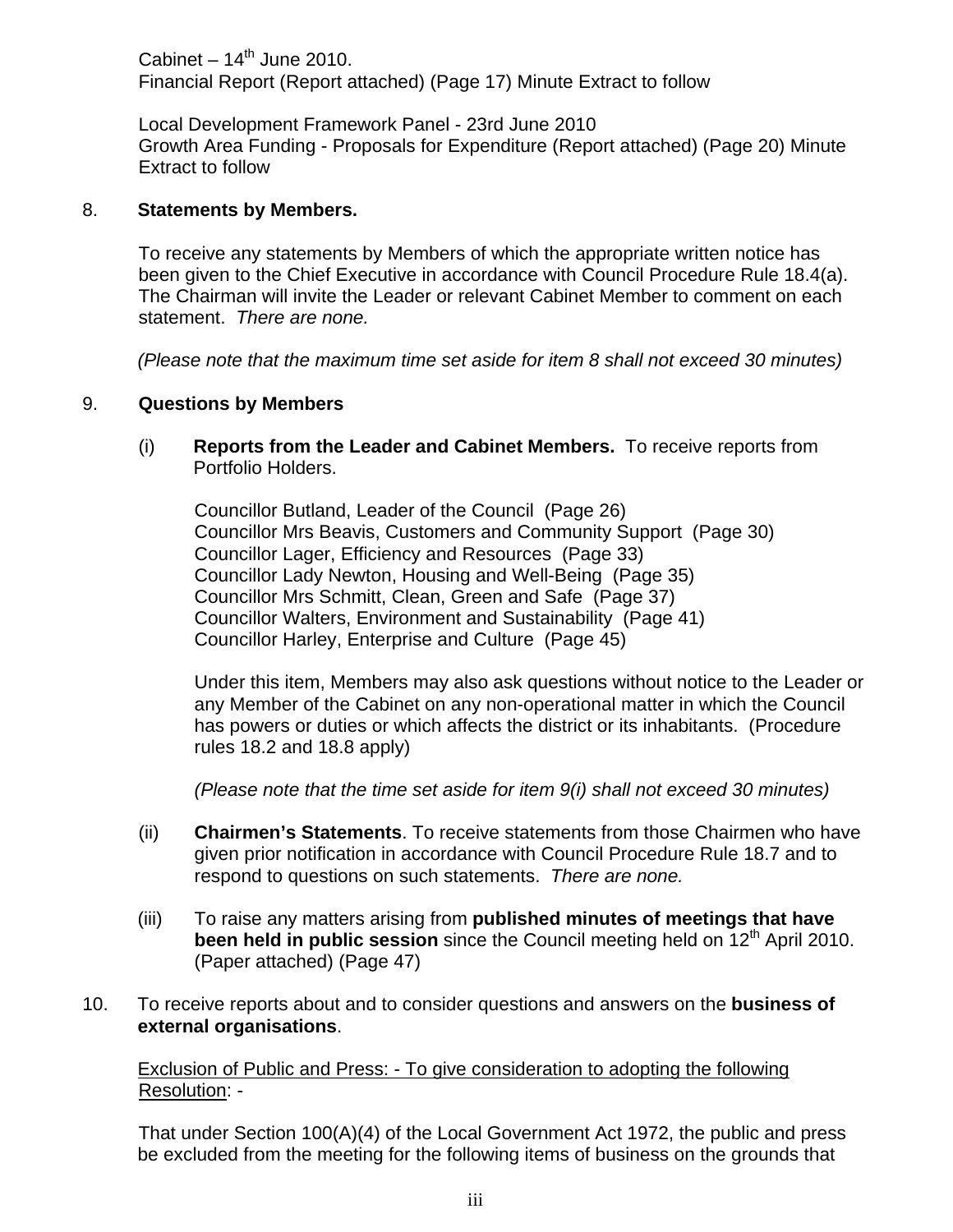they involve the likely disclosure of exempt information as defined in the relevant paragraphs of Part 1 of Schedule 12(A) of the Act.

#### **PRIVATE SESSION**

11. **Riverside, BRAINTREE**. To consider a report. (Report attached) (Page p48)

#### 12. **Statements by Members – Private Session**

To receive any statements by Members which contain confidential or exempt information of which the appropriate written notice has been given to the Chief Executive in accordance with Council Procedure Rule 18.4(a). The Chairman will invite the Leader or relevant Cabinet Member to comment on each statement. *There are none.* 

*(Please note that the maximum time set aside for item 12 shall not exceed 30 minutes)* 

#### 13. **Questions by Members - Private Session**

- (i) **Leader's Statement** or statement by Cabinet Members containing exempt information on a key issue.
- (ii) **Oral Questions** without notice to the Leader on any non-operational matter in which the Council has powers or duties or which affects the district or its inhabitants and which contain exempt information. (Procedure rules 18.2 and 18.8 apply) [*The Leader may respond directly, request another Cabinet Member to respond, provide a written response after the meeting or, if the question relates to an operational matter, request that the appropriate officer deals with the issue outside the Council meeting*]

 *(Please note that the time set aside for item 13(ii) shall not exceed 30 minutes)* 

- (iii) **Chairmen's Statements**. To receive statements containing exempt information from those Chairmen who have given prior notification in accordance with Council Procedure Rule 18.7 and to respond to questions on such statements. *There are none.*
- (iv) To raise any matters arising from **published minutes of meetings that have been held in private session** since the last Council meeting on 12<sup>th</sup> April 2010. (Paper attached) (Page p58)

#### 14. **Policy Recommendations and References – Committees - Private Session**.

To consider the following policy recommendations (in private session) which have arisen since the Council meeting held on 12<sup>th</sup> April 2010.

Cabinet –  $14<sup>th</sup>$  June 2010. Affordable Housing – Allocation of Housing Capital (Report attached) (Page p59) Minute Extract to follow

 Local Development Framework Panel - 23rd June 2010 Growth Area Funding – Proposed Purchase of Land (Report attached) (Page p68) Minute Extract to follow